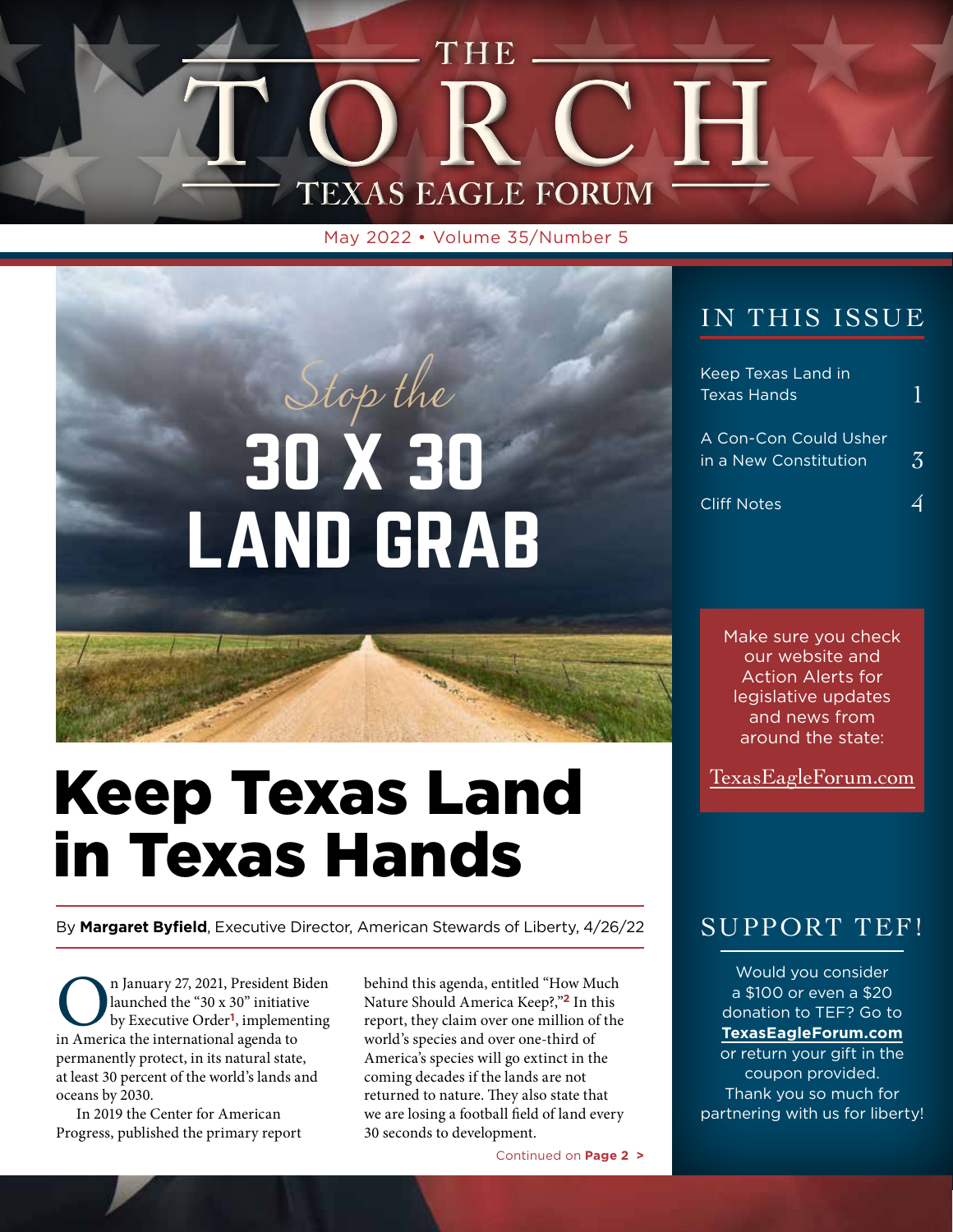This equates to approximately 3,000 acres converted a day, or 11 million acres over ten years. That raises the question: Why are they advocating that we must "permanently protect" an additional 400 million acres in 9 short years?

According to the Department of the Interior**<sup>3</sup>**, only 12 percent, or approximately 300 million acres of America's land, is currently "permanently protected." These include our national and state parks, wildlife refuges, wilderness areas, and permanent conservation easements on private lands. To reach the 30 percent goal, they will need to protect the equivalent of one state of Nebraska every year for the next nine years, or two states of Texas, as Nebraska Governor Pete Ricketts has stated. This is the largest unauthorized federal land grab our nation has ever faced.

The initial reaction of many Texans has been that this radical notion would only apply to lands the federal government already owns, the majority of which are not in Texas. But this has been a misguided assumption, because the proponents of this program have always had as their primary target American's private property.

They claim that two-thirds of all development is occurring on private lands, but only one percent of these lands are permanently protected. They believe they must either acquire or permanently control American's private property to have the regulatory assurance that habitats and species are protected. They will accept progress towards this goal if they do not succeed in getting all of this in one Presidential term.

Thankfully, Governor Ricketts recognized the dangers of this program to private landowners early. Nebraska is 97-percent privately owned, the fifth-best conserved state in the nation, according to *U.S. News and World Report*, and their primary industry is agriculture.

He led his colleagues in opposing the federal program last year with a letter to President Biden**<sup>4</sup>** that was signed by 14 other Governors, including Greg Abbott. The letter reaffirms the position that conservation of America's lands should be left to the states and private landowners, not Washington, D.C. This is an important point given that the lands most in need of restoration are those currently managed by the federal government. Why should we give them more?

While Governor Ricketts has issued an Executive Order **<sup>5</sup>** to stop 30 x 30 in Nebraska, New Mexico's Governor Michelle Lujan Grisham issued an Executive Order calling for the conservation of 30 percent of New Mexico, plus an additional 20 percent for "climate stabilization areas." That is a total of 50 percent, better known as the "Half-Earth" agenda launched by biologist E.O. Wilson.

You can be assured Beto O'Rourke will quickly follow her lead if given the chance. How much easier will this be to implement if Texans embrace Biden's call for conservation of our lands?

Our Secretary of Commerce, Gina Raimondo, one of the four Department heads on the 30 x 30 Task Force, has stated the program is just the Administration's first step towards "Half-Earth" in an interview she gave to Vox Media last year. She said: "30 percent isn't the end … 30 percent is the beginning. It's setting a very strong foundation, and we hope [it] will build the

momentum for longer-term conservation to benefit current and future generations."

Selling this international agenda in America is more difficult than in other nations. Unique to America is the right of every citizen to own private property with the assurance of its protection, regardless of financial status. In fact, 60 percent of the land in America is still privately owned.

This is a good thing for a society of free people who want to retain control of their government. But to those wanting to control our land, it poses a significant hurdle. Their solution is enticing landowners to voluntarily enroll in federal conservation programs, creating a federal connection to the private lands, eventually allowing for increased conservation restrictions as we move closer to 2030.

Faced with significant opposition and substantive questions, the Biden Administration released a report last May that attempts to deflect the serious debate by rebranding the program "America the Beautiful." They assure us their intent is not to preserve the land; rather, it is to "conserve and restore." Then they fail to define the difference.

They avoid the important questions that address how they will acquire 400 million additional acres in nine years. Instead, they talk about small-sized actions such as more city parks, more access for hunters and recreationists, and more federal funding to keep working lands working. They also assure us this internationally-rooted agenda is locally-led.

*Do you trust the Administration, that has abandoned their federal responsibility at our Southern Border and destroyed our economy in one short year, to oversee the "conservation" of Texan's private property?*

The White House has said they will be using all the tools in the toolbox to implement 30 x 30—and they are. The Administration is paying more for conservation set-asides, artificially raising the cost of land and directly competing with working landowners. They are also funding non-profit land trusts to acquire conservation easements on private lands, giving the easement holders primary control of the land, in many cases, forever. And, of course, this must all be done to save nature and humanity.

Yet, the notion that we are losing habitats and species in America is blatantly false. The Heritage Foundation recently released a report authored by Robert Gordon entitled "Land and Habitat in the United States: A Reality Check."**<sup>6</sup>** This report relies on actual data, not scientific models created by environmentalists. It finds that only 5.3 percent of the lower 48 states are developed and that 54 percent of this is considered open space with golf courses, city parks, and large lots.

Over 150 counties across the nation have passed resolutions opposing 30 x 30, and over 60 of these are in Nebraska, where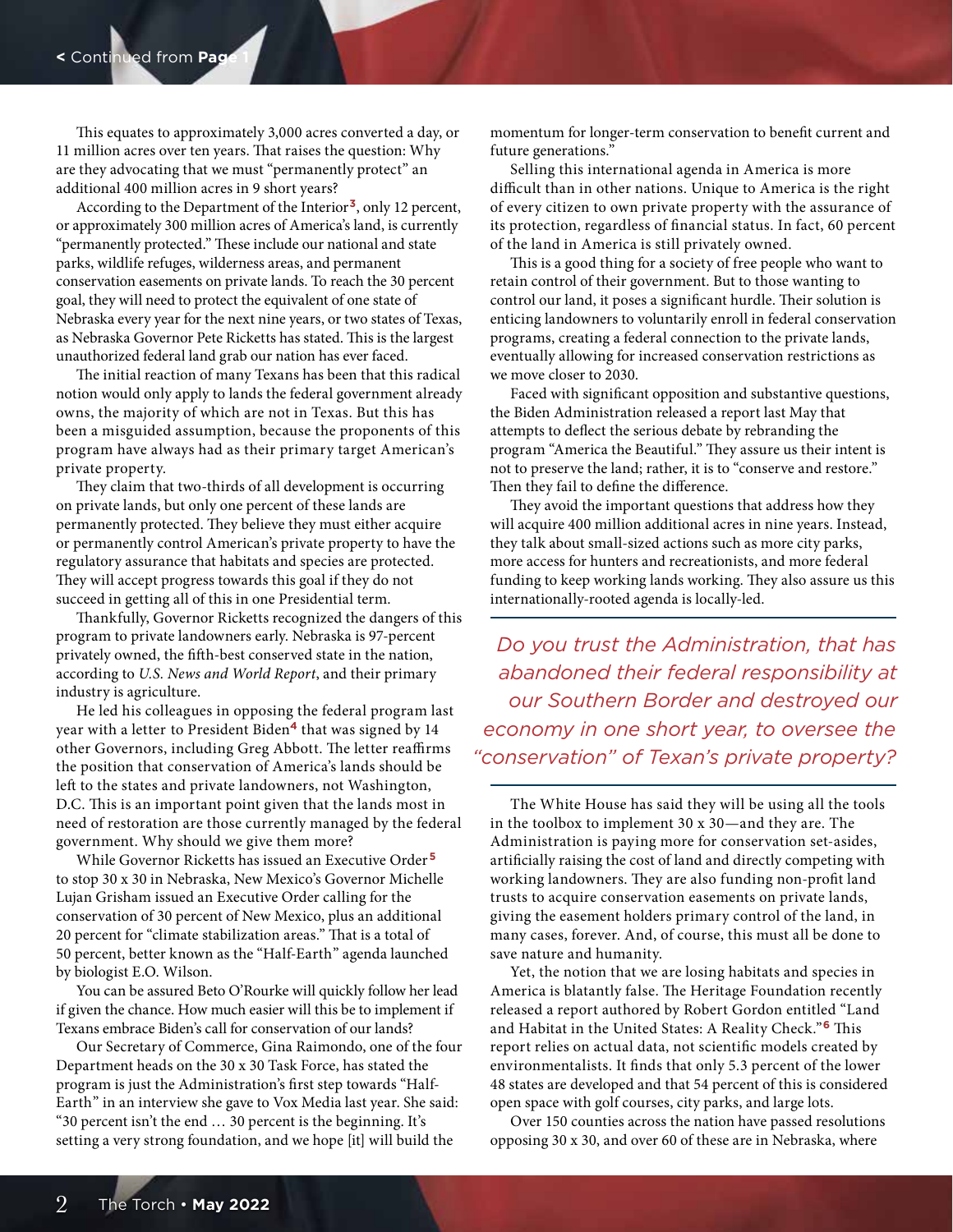Governor Ricketts has met directly with the people in town halls across the State. Texas, unfortunately, only has six counties opposed. Those counties leading the way are Edwards, Jeff Davis, Kerrville, Llano, Presidio, and Titus.

More should follow suit, and the Texas Legislature and state government should also consider taking stronger action to keep Texan's lands in Texan's hands. Our Governor could sign an Executive Order similar to Nebraska's Governor Ricketts. Another solution is to limit conservation easements to a maximum term of 30 years, so that the current generation cannot permanently bind the next generation from the grave.

I'll leave you with one last question: Do you trust the Administration that has abandoned their federal responsibility at our Southern Border and destroyed our economy in one short year to oversee the "conservation" of Texan's private property?

Regardless of what name they give this agenda, it is not about conservation, protection, or restoration. It is simply about who is going to control, and thereby own, America the people or the government.

*NOTE: Go to www.stop30x30.americanstewards.us to learn what you can do to help stop the 30 x 30 land grab in Texas.*

- **1** Executive Order 14008 ("Order") entitled "Tackling the Climate Crisis at Home and Abroad" (86 Fed. Reg. 7,619 (Feb. 1, 2021)) Section 216.
- **2** "How Much Nature Should America Keep?" By Matt Lee-Ashley, published by The Center for American Progress, August 2019.
- **3** "FACT SHEET: President Biden to Take Action to Uphold Commitment to Restore Balance on Public Lands and Waters, Invest in Clean Energy Future," Department of the Interior, January 27, 2021.
- **4** Governor's Joint Letter to President Biden on Federal Overreach of 30x30 Program, available at americanstewards. us/wp-content/uploads/2021/04/Joint-Letter-to-President-Biden-on-30-x-30-Program-04.21.20.pdf
- **5** Executive Order No. 21-08, "Stop 30x30: Protect Our Land and Water," available at governor.nebraska.gov/press/ gov-ricketts-signs-executive-order-help-stop-presidentbiden's-30-x-30-land-grab
- **6** "Land and Habitat in the United States: A Reality Check," by Robert Gordon, published by The Heritage Foundation, March 4, 2022.

# A Con-Con Could Usher in a New Constitution

Excerpts from an article by **Dr. Ileana Johnson Paugh**, 3/31/22

**M** odern politics have morphed into an all-out assault against our country and against its Constitution. If the Con-Con movement succeeds, the Constitutional Convention will be assault against our country and against its Constitution. If the Con-Con movement assembled to amend the Constitution to allegedly reign in the political corruption in Washington. The political class does not follow our Constitution as is, what makes one think that they will follow it with more amendments? And what will prevent a runaway convention in which delegates might replace our Constitution with their latest version?

The Left is drooling with the desire to replace our Constitution with their own version of the Constitution for the World, called The Draft International Covenant on Environment and Development (D.I.C.E.D), 5th Edition. Twenty years in the making, this is a constitution that pays homage and gives power to the new world order, a form of planetary and borderless government as described in Klaus Schwab's Great Reset devised by his World Economic Forum (WEF) and clearly explained in this document as a climate change emergency and the need for their development visioning.

The Covenant (agreement) is described by writers as a "living document." When the world did not believe in global warming, they morphed it into a new euphemism, the climate change. And its profitable fairy dust wind and solar industry grew rapidly at the expense of the hapless American taxpayers.

The fifth edition of D.I.C.E.D. has a preamble, forewords to all five editions (the first was published in 1995), and 83 articles. The document is obviously intended to be a "world constitution for global governance," an onerous way to control population growth, movement, redistribute wealth, force 'social and economic equity and justice,' economic control, consumption control, land and water use control, and resettlement control as part of social engineering globalist plans.

The only thing "DICED" is going to be your freedom and your private property, "DICED" in perpetuity among the global elites 'stakeholders.' They have a strong claim and 'stake' in your wealth and everything you have, do, and hold dear in your daily lives now and forever.

The purpose of this constitution is to finally legalize the installation of U.N Agenda 21 now morphed into U.N. Agenda 2030 with its Sustainable Development, the lynchpin of fundamentally changing everything you do in the global visioning of a few elites, supporters, and subscribers to Klaus Schwab's Great Reset in which you "will own nothing and be happy about it." And when you do, you will "build back better," Biden's oft repeated but empty words, with nothing but misery, despair, abject fear, and want.

*NOTE: Dr. Ileana Johnson Paugh is a freelance writer, author, and speaker. Her books include,* Echoes of Communism*,* Liberty on Life Support*, and* U.N. Agenda 21: Environmental Piracy*. Her entire article can be read at canadafreepress.com/article/ democracy-has-gone-to-your-head.*